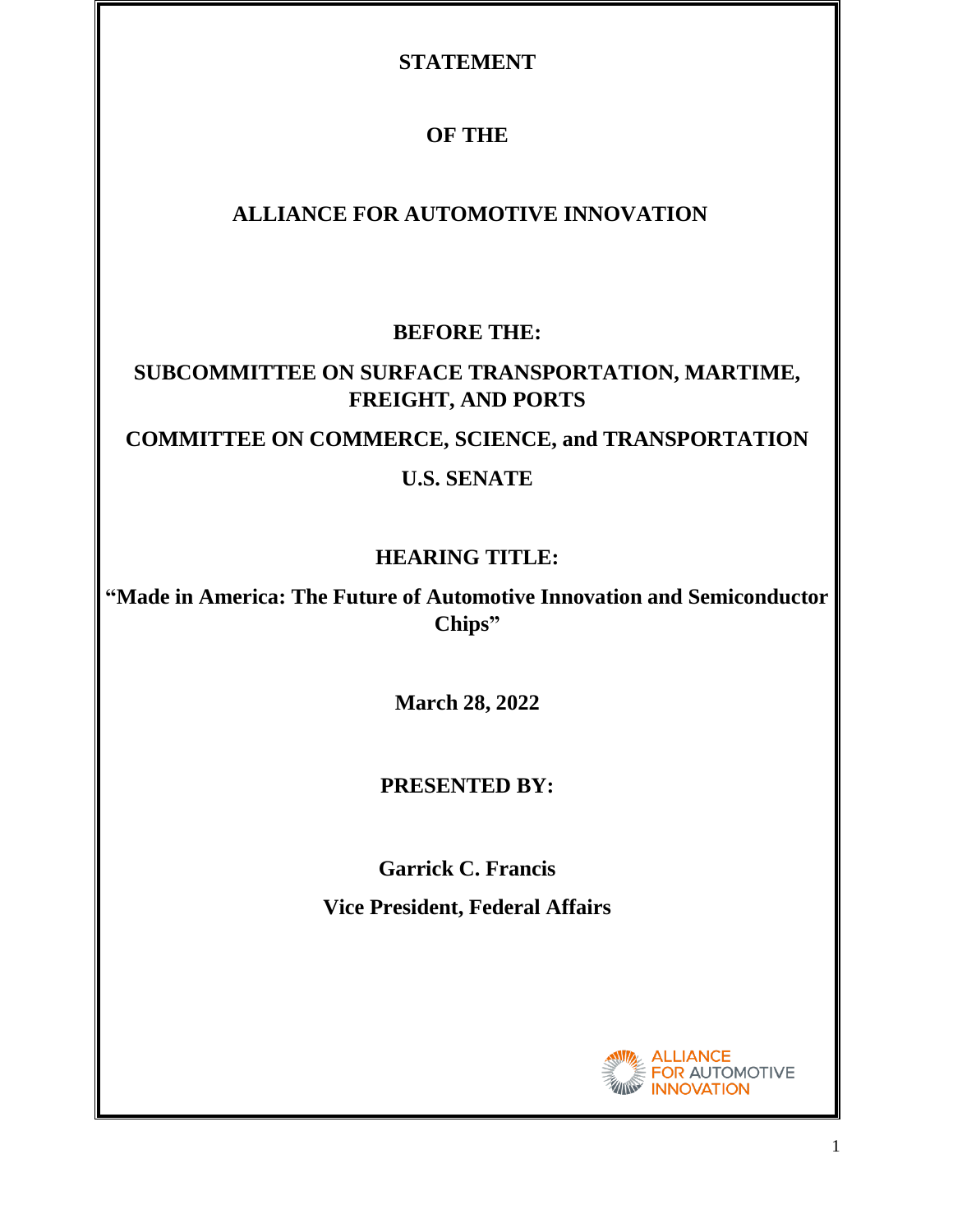Chairman Peters, Ranking Member Fischer and distinguished members of the Committee: on behalf of the Alliance for Automotive Innovation (Auto Innovators) and our members, I thank you for the opportunity to appear at this hearing today to share my perspective on how the auto industry in the U.S. is at the forefront of innovation and the importance of a robust and resilient supply chains that enhance U.S. competitiveness in the future of mobility, as evidenced by the current challenges associated with semiconductors.

We appreciate continued engagement with your offices regarding the ongoing challenges in the semiconductor supply chain and supportive policies that can help to ease those constraints and develop future domestic production capacity, including fully funding the authorized programs from the *CHIPS for America Ac*t as accomplished in legislation in both chambers, including the bipartisan *United States Innovation Competitiveness Act* (USICA).

Maintaining and enhancing U.S. leadership in automotive innovation, however, is not just about the future of the auto industry  $-$  it is about the nation's global competitiveness and economic security. The nations that lead the development and adoption of innovative vehicle technologies, such as electrification, connectivity, and automation, will also shape supply chains, define global standards and, potentially, reshape the international marketplace.

The Alliance for Automotive Innovation was formed in 2020 to serve as the singular, authoritative, and respected voice of the automotive industry in the United States. Our 17 manufacturer members produce nearly 98 percent of the cars and light trucks sold in the U.S., and our 21 supplier and value chain members are responsible for integral parts and technologies in these vehicles. In total, our industry employs roughly 10 million Americans, in addition to those who are employed in the technology and mobility sectors directly.<sup>1</sup> We account for nearly six percent of our country's gross domestic product and represent our country's largest manufacturing sector.<sup>2</sup>

Today, we are on the verge of a transformation in the automotive industry in the United States that will fundamentally alter personal mobility. Through substantial, long-term investments in electrification,<sup>3</sup> as well as advanced safety technologies, including automation, the industry is redefining motor vehicle transportation. Likewise, government policies, investments and programs must be modernized and transformed to reflect changes in the global marketplace and gaps in the global supply chain.

<sup>1</sup> Auto Alliance multi-industry contribution analysis: the economic impact of automotive manufacturing, selling, repairing, renting, and additional maintenance modeled using IMPLAN economic analysis data software, 2017 data year.

[https://www.bls.gov/emp/tables/industry-employment-and-output.htm,](https://www.bls.gov/emp/tables/industry-employment-and-output.htm) Accessed June 1, 2020 <sup>3</sup> For the purposes of this document, the term electrification includes all zero emission or electric vehicles ("ZEVs" or "EVs"),

<sup>&</sup>lt;sup>2</sup> *Id*; Bureau of Economic Analysis, Gross Output by Industry[, https://apps.bea.gov/iTable/iTable.cfm?ReqID=51&step=1,](https://apps.bea.gov/iTable/iTable.cfm?ReqID=51&step=1) Last accessed June 1, 2020; Bureau of Labor Statistics, Employment and Output by Industry,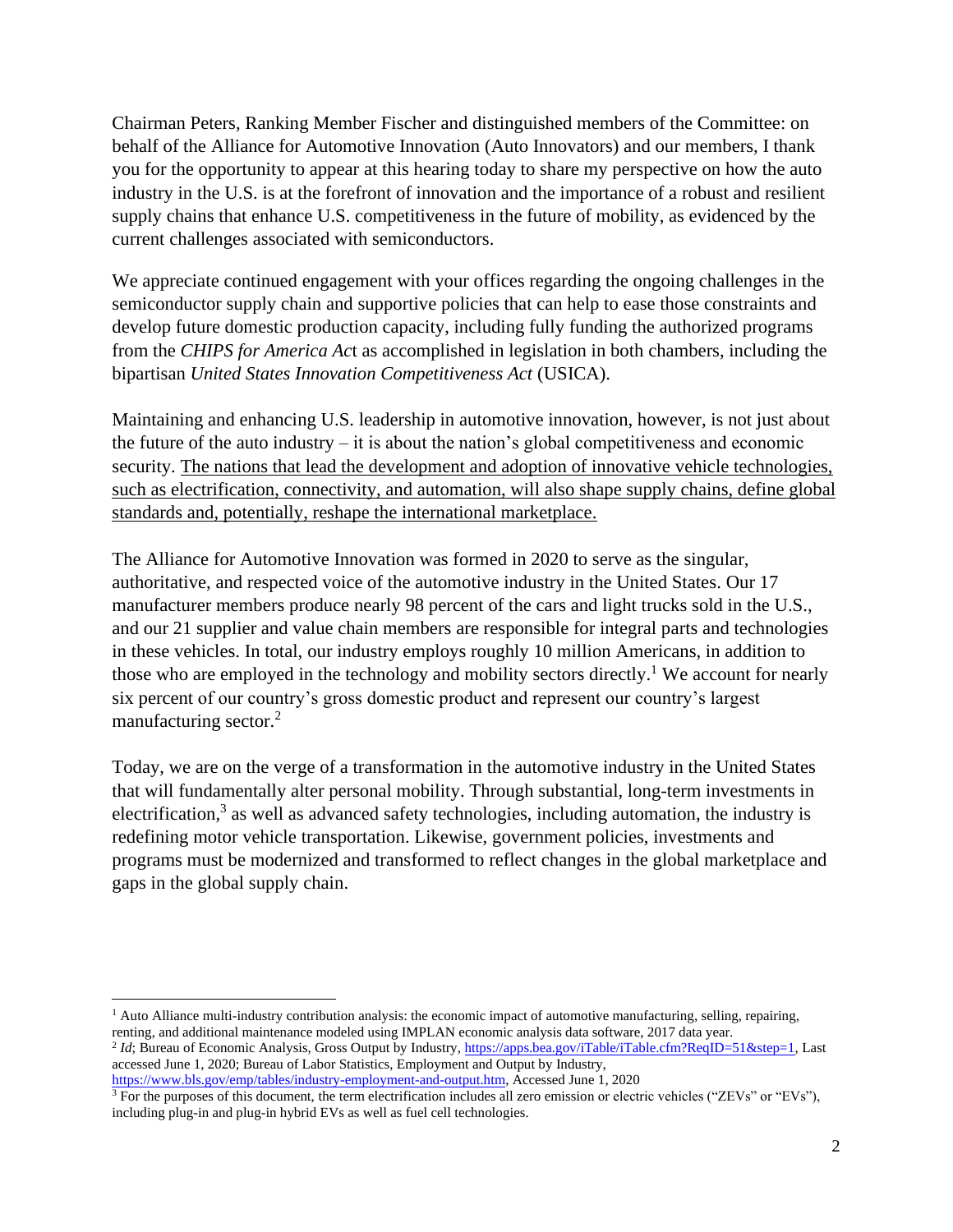Globally, the automotive industry annually invests more than \$125 billion in R&D, \$20 billion more than the software and internet technology industry.<sup>4</sup> Roughly \$24 billion of this annual investment occurs in the U.S., which supports 108,000 jobs and harnesses the innovation and ingenuity of major automakers and their workforce.<sup>5</sup> As part of this commitment to bring new cutting-edge vehicle technologies to the U.S. market, the auto industry relies on high-quality patents and the fair and reasonable licensing of standardized technologies.

While the U.S. is well positioned to continue its long-standing leadership in automotive innovation, we cannot be complacent. Across the globe, nations are backing bold commitments with government investments and supporting policies. China has already established EV battery supply chain and manufacturing dominance. Likewise, Europe is responding by developing its own supply chains. Japan has made a bold commitment to support fuel cell technology advancements.

China is moving aggressively to lead in safety technology advancements – including AVs. As evidenced by experience in other sectors – such as information and communications technologies – as well as the current EV battery supply chain, falling behind global competitors presents longterm risks to U.S. competitiveness and economic security.

The industry's commitment to a cleaner, safer, and smarter future for personal mobility. remains on display as the nation – and the world – grapple with numerous 'once in a generation' challenges at the same time. Through a worldwide pandemic and amid turmoil that is currently disrupting global supply chains, Auto Innovators' members continue innovating, building on decades of experience in precision manufacturing, supply networks, logistics, and purchasing to sustain and boost manufacturing, production and distribution in the U.S.

Senators in both parties clearly understand the reality facing the automotive industry. Despite the industry's resiliency over the past two years, there is no question that lingering uncertainties associated with the COVID-19 public health emergency, along with recent global conflicts and other disruptions will continue to influence consumer trends and stress supply chains, like what our industry is currently experiencing with semiconductors, further straining the capital resources necessary to invest in future technology development.

At a time when demand for semiconductors has and will continue to increase across all sectors, the auto industry represents one of the fastest and most substantial growth sectors for the semiconductor industry. Semiconductors are used in a wide and growing variety of automotive electronic components that perform vehicle control, safety, emissions, driver information, and other critical functions. In addition, there are many innovations underway in the automotive

<sup>4</sup> Strategy&, "The Global Innovation 1000 Study," Data Download 11/2/2020

https://www.strategyand.pwc.com/gx/en/insights/innovation1000.html?utm\_campaign=sbpwc&utm\_medium=site&utm\_source= articletext

<sup>5</sup> National Science Foundation, Info Brief, ["Businesses Reported an 11.8% Increase to Nearly a Half Trillion Dollars for U.S.](https://ncses.nsf.gov/pubs/nsf22303)  [R&D Performance During 2019,](https://ncses.nsf.gov/pubs/nsf22303)" 11/18/21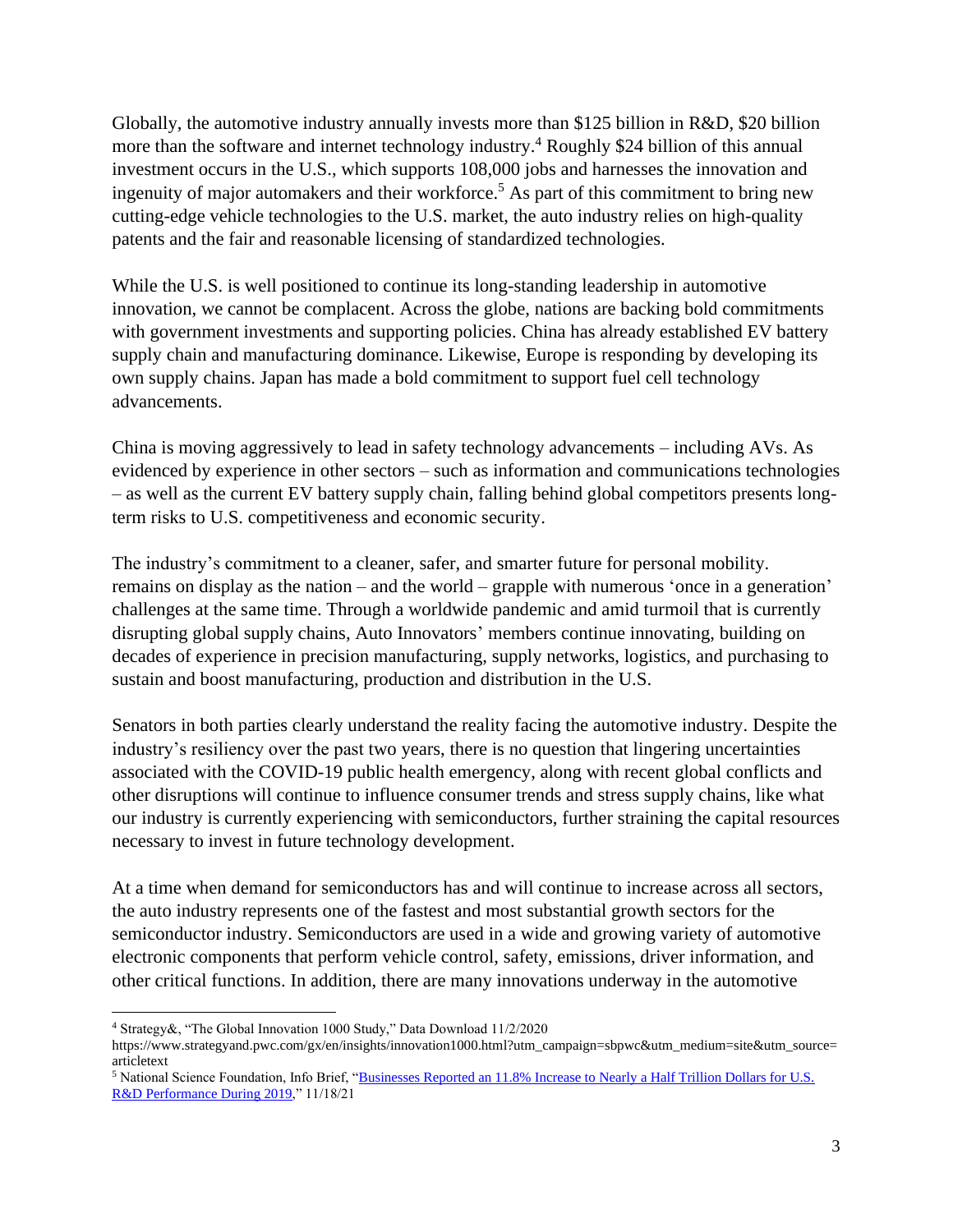space that will define the future of safety and mobility – including electrification, automation, and connectivity – that are highly dependent on semiconductors. The transformations underway across the auto industry are driving increased demand in the number and variety of semiconductors necessary for automotive production.

The chips that are generally used in vehicles are not the same chips that are used in consumer electronics devices. As with many defense and industrial control users, auto manufacturing relies on a wide range of chips, including a substantial number of mainstream – also known as mature, legacy, or lagging-edge – nodes. Further, the chips used in many automotive applications must be more robust and reliable than leading edge chips that are used in consumer electronics devices because they must withstand challenging internal and external environments for the useful life of the vehicle. These dynamics are reflected in the below chart from the USITC.

| <b>Semiconductor Feature</b>  | <b>Consumer Electronics</b>   | <b>Automobile Electronics</b>  |
|-------------------------------|-------------------------------|--------------------------------|
| <b>Process Technology</b>     | $28 \rightarrow 7$ nanometers | 180 $\rightarrow$ 7 nanometers |
| <b>Temperature Range</b>      | 32 - 100 Degrees Fahrenheit   | $-40 - 300$ Degrees            |
|                               |                               | Fahrenheit                     |
| <b>Operating Lifetime</b>     | $3 - 5$ Years                 | 15 Years                       |
| <b>Tolerated Failure Rate</b> | <1,000 parts per million      | Zero parts per billion         |
| Long Term Supply Needed?      | No                            | Yes, up to 30 years' worth     |

**Figure 1. Different Requirements of Consumer and Automotive Semiconductor End Use Markets**

Expanding and securing existing supply chains, while developing new ones, is a key factor in whether the U.S. will remain a leader in automotive innovation. Currently, the auto industry is facing substantial production losses stemming from capacity challenges across the semiconductor supply chain. This shortage of semiconductors is an outgrowth of a confluence of factors: an unexpected and unprecedented eight-week shutdown of vehicle production across all of North America (and similar closures across the globe); a rapid increase in demand for consumer products as the global population adjusted life in response to the COVID-19 public health emergency; disruptions to semiconductor manufacturing and packaging around the world due to public health restrictions, natural disasters and a major plant fire; a resurgence in demand for personal transportation; and changes in consumer discretionary spending, among other factors. As a result of these supply chain constraints, numerous automakers have been forced to halt production and cancel shifts in the United States, with serious consequences for their workers and the communities in which they operate.

Unfortunately, production forecasts in North America continue to be adjusted downward. In February 2021, industry was predicting that production would fall by 1% due to the chip shortage. By May, production forecasts had fallen by 5%. As 2021 drew to a close, forecasts had fallen by 21% for the year.<sup>6</sup> According to industry analysts, motor vehicle production losses in

<sup>6</sup> IHS Market, emails, "IHS Markit Monthly Automotive Update - February 2021," 2/16/2021 and "IHS Markit Monthly Automotive Update - December 2021, 12/10/21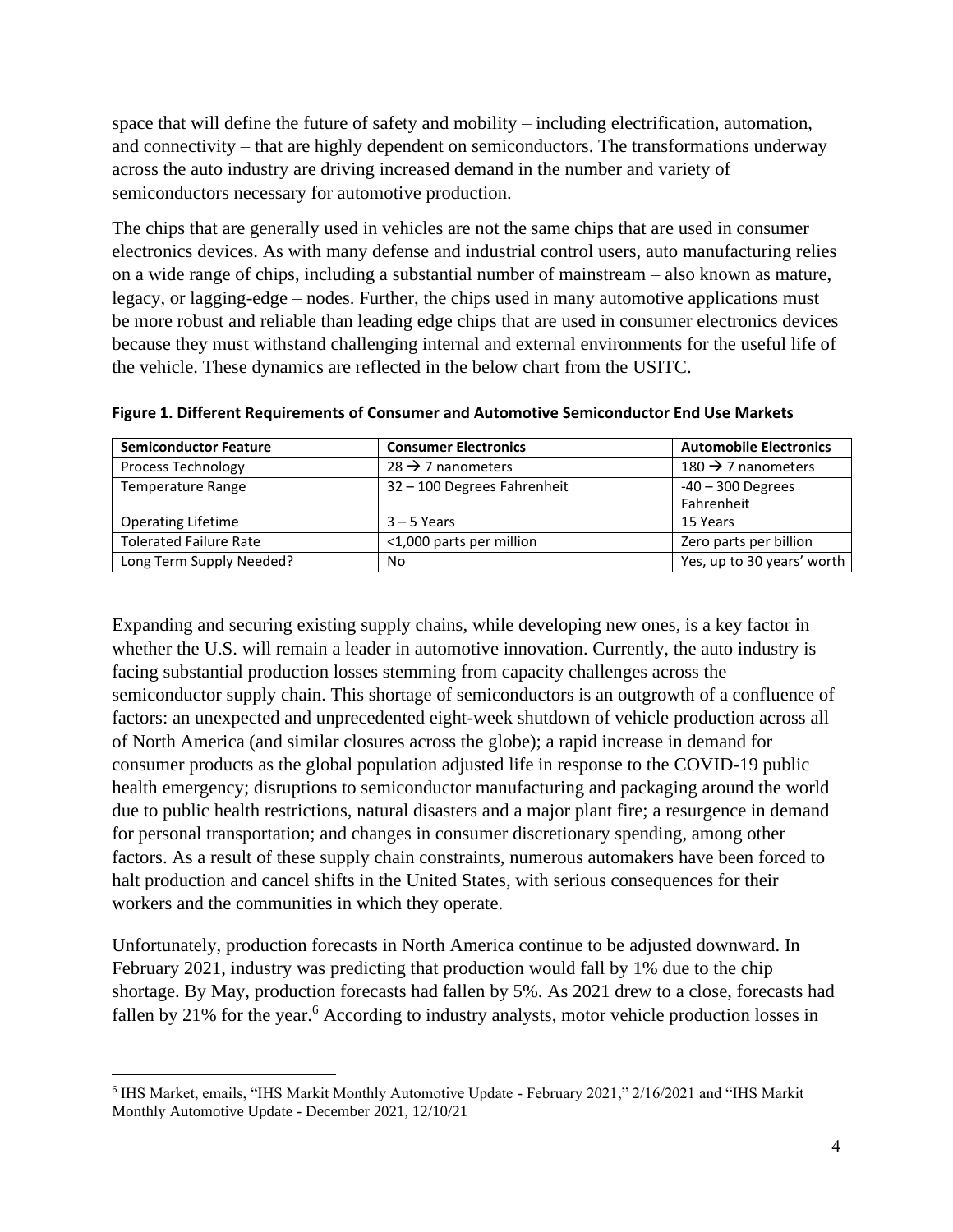North America exceeded 3 million vehicles in 2021 due to these disruptions.<sup>7</sup> The data also suggests that North American production is being disproportionately impacted relative to other global markets. For example, North America, which historically produces around 17 million vehicles annually, lost more than 3 million units in 2021. In contrast, China, which historically produces more than 24 million vehicles, announced production losses of 1.9 million vehicles.<sup>8</sup> While there is no industry consensus on how long the shortage will continue to impact production, and where, analysts estimate supply challenges are likely to persist into 2023.

These production shortfalls come at a time when sales inventory of vehicles in the U.S. is at an all-time low. In fact, in September 2021, light vehicle inventory fell below 1 million units for the first time in decades. This is a 64% drop in inventory from the prior year. Since then, vehicle stocks have started to make small, incremental gains, but remain 60% lower than a year ago and 74% lower than the same period in 2019. Likewise, days' supply is currently at 24, compared to 78 in February 2019.

Automakers and value chain partners are working diligently to navigate these current supply chain challenges. For example, OEMs are employing a range of strategies to manage available supplies, including shifting chip supply to meet consumer demand, reducing content in production vehicles, partially manufacturing vehicles and parking them for later completion, and other measures to manage the near-term supply constraints. At the same time, semiconductor production capacity is at all-time high, with more units shipped – across all sectors – in Q3 2021 than any quarter in history.<sup>9</sup> In addition, there is increased collaboration and engagement between OEMs and suppliers as companies seek to improve long-term planning within the semiconductor supply chain.

Even as automakers and suppliers work to navigate the current landscape, there is an undeniable need to expand semiconductor manufacturing capacity and regional diversity to support a robust and resilient semiconductor supply chain that meets the growing demands of the auto industry, as well as other sectors of the economy. This requires a significant investment in, and sustained commitment to, building additional domestic semiconductor capacity – from mature to leadingedge - that meets the future needs of the auto industry in the United States. For this reason, Auto Innovators strongly supports full and robust funding for the programs authorized under the *CHIPS for America Act* as well as enactment of a semiconductor manufacturing investment tax incentive such as the one proposed in the *FABS Act*.

Semiconductors, of course, are just one example of the type of investments needed to support U.S. leadership and job growth. But the challenges and opportunities before us are bigger than any one component part, policy, branch or level of government, or industry sector. For the U.S.

<sup>7</sup> Automotive News, *The latest numbers of the microchip shortage: Have factory cuts peaked?*, December 20, 2021, *available at* https://www.autonews.com/manufacturing/latest-numbers-automotive-microchip-shortage-15 (Data supplied by Autoforecast Solutions, Inc.)

<sup>8</sup> IHS Market, emails, "IHS Markit Monthly Automotive Update - February 2021," 2/16/2021 and "IHS Markit Monthly Automotive Update - December 2021, 12/10/21

<sup>9</sup> https://www.semiconductors.org/q3-global-semiconductor-sales-increase-27-6-year-to-year/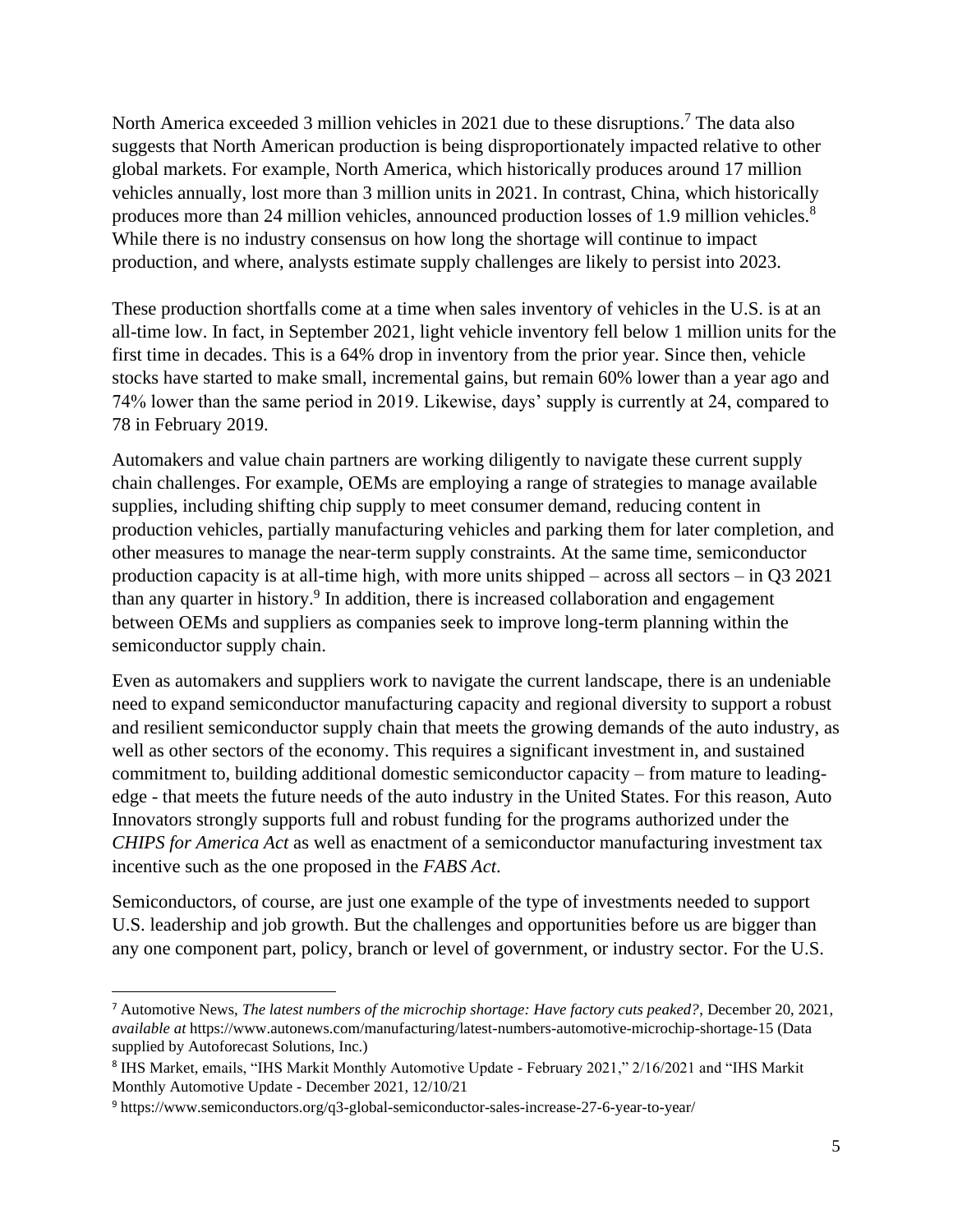to remain a leader in the development and adoption of transformational automotive technologies, we need a comprehensive national vision and strategy rooted in economic, social, environmental, and cultural realities. That comprehensive strategy must address several pertinent and pressing questions:

- What supply chains are available, and will they need to change? What are the challenges to developing the U.S. supply base for specific new technologies?
- How are we preparing or repositioning the U.S. workforce, including auto workers, suppliers and related workers for these new technologies?
- What are the impediments to consumer adoption and affordability of advanced vehicle technologies, including electrification and automation?
- How do we address the challenges and barriers unique to certain communities, such as rural and disadvantaged, and ensure advanced vehicle technologies are accessible and beneficial to all Americans?
- What other industries, sectors or stakeholders will be necessary to realize the potential of these important transformations?

These are but a few of the challenging questions at the core of maintaining U.S. competitiveness and enhancing U.S leadership in automotive innovation. Strategies must account for these realities, otherwise they could, inadvertently, harm the nation's workforce, limit consumer options, and jeopardize our nation's economic future and global competitiveness. Our goal is to avoid such outcomes by continuing to work collaboratively with policymakers and other stakeholders to maintain the U.S.'s global leadership in automotive innovation.

Auto Innovators believes that realizing this future requires a sustained holistic approach with a broad range of complementary supply- and demand-side legislative and regulatory policies. To that end, we have developed a series of proposals that match dynamic public policy with significant private investment and engagement. The foundational piece to all of these proposals is our Innovation Agenda which recognizes the key realities and factors necessary for the U.S. to remain the leader in automotive innovation. We have subsequently released more specific policy recommendations, to highlight critical technologies and the importance of a predictable policy environment to preserve and enhance U.S. leadership in a number of automotive policy areas as outlined below.

### **Accelerating Acceptance of Electric Vehicles:**

Electric vehicles are one of the best examples of why a comprehensive vision and strategy is crucial to building successful markets for the next generation of vehicle technologies. From 2017 through 2030, Automakers and their battery partners will invest \$91.8 billion in the U.S. to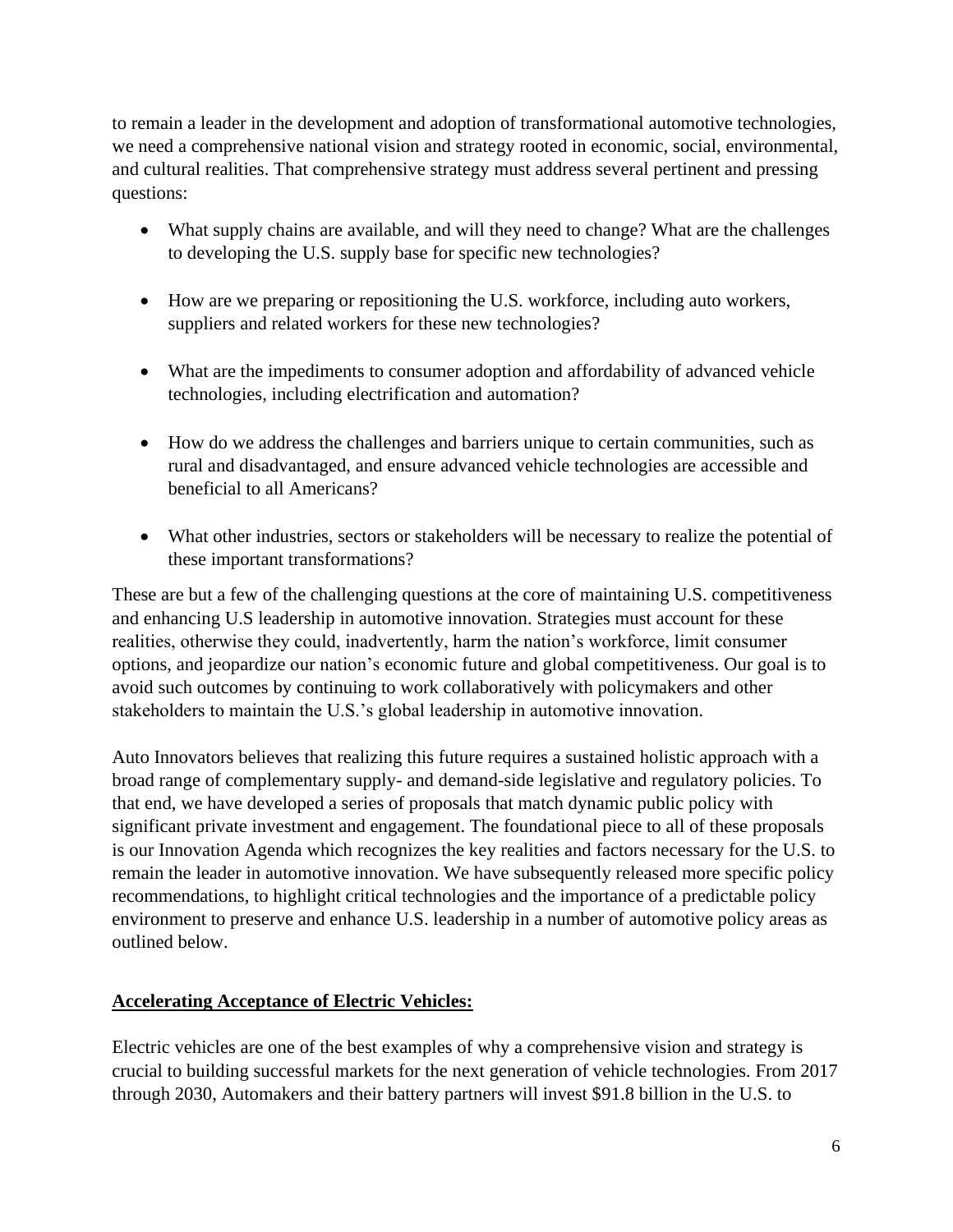electrify their products. On a global scale, automakers are planning to invest \$515 billion globally over the next decade to bring exciting new EV models to market, including battery, plug-in hybrid, and fuel cell electric vehicles.

Auto Innovators' [Get Connected Electric Vehicle Quarterly Report](https://www.autosinnovate.org/posts/papers-reports/Get%20Connected%20EV%20Quarterly%20Report%20Q4.pdf) shows steady growth in the EV sector. Through the fourth quarter of 2021, EV sales comprised 78 different models and represented over 4 percent of the light-duty market – up from 2 percent of the light-duty market in 2020. By mid-decade, IHS Markit predicts that there will be 130 EV models available in the U.S.

Even with this steady growth in EV market share, meeting the goals of automakers and policymakers alike, and achieving requirements in the EPA's final greenhouse gas emissions rule for model years 2023-2026, will require a significant increase in EV sales. However, with the right complementary policies in place, and a sustained national investment in those policies, the auto industry is poised to accept the challenge outlined by President Biden of driving new EV sales to between 40 and 50 percent of the market by 2030. To meet this goal, a comprehensive approach that includes investments and supportive government policies is needed with a focus on three key areas: consumer affordability and awareness; charging and hydrogen fueling infrastructure; and innovation, manufacturing, and supply chain.

Auto Innovators and our member companies commend the bipartisan efforts that went into enacting the Infrastructure Investment and Jobs Act (IIJA). Notably, the \$7.5 billion included in the law for electric vehicle charging and hydrogen fueling infrastructure is an important first step in jumpstarting public investment in a nationwide charging and hydrogen fueling network. Currently, there are 44,500 publicly available EV charging locations and 110,158 charging ports nationwide – representing a 16 percent increase since January 1, 2021. While the \$7.5 billion is a crucial investment in expanding availability of public charging stations, substantially more will need to be invested – by both utilities and the public and private sectors. The bipartisan IIJA law also included supportive provisions for supply chains for clean energy technologies, including those related to battery manufacturing and recycling. These funding streams will certainly provide key components in supporting innovation and developing the necessary supply chains to support the expansion of EVs in the U.S.

Auto Innovators remains committed to continuing to work with Congress, the Administration, and policymakers at all levels of government to craft the additional complementary policies necessary to make EVs more affordable for all consumers, further the development of charging and hydrogen fueling infrastructure, and continue to boost investment in the domestic EV supply chain to enhance U.S. leadership in developing the technologies to achieve a cleaner transportation future.

In fact, as today's hearing examines American manufacturing and supply chains, the supply side represents one of the best opportunities to develop long-term and sustainable U.S. leadership in automotive innovation. Vital aspects of the EV supply chain require the manufacturing of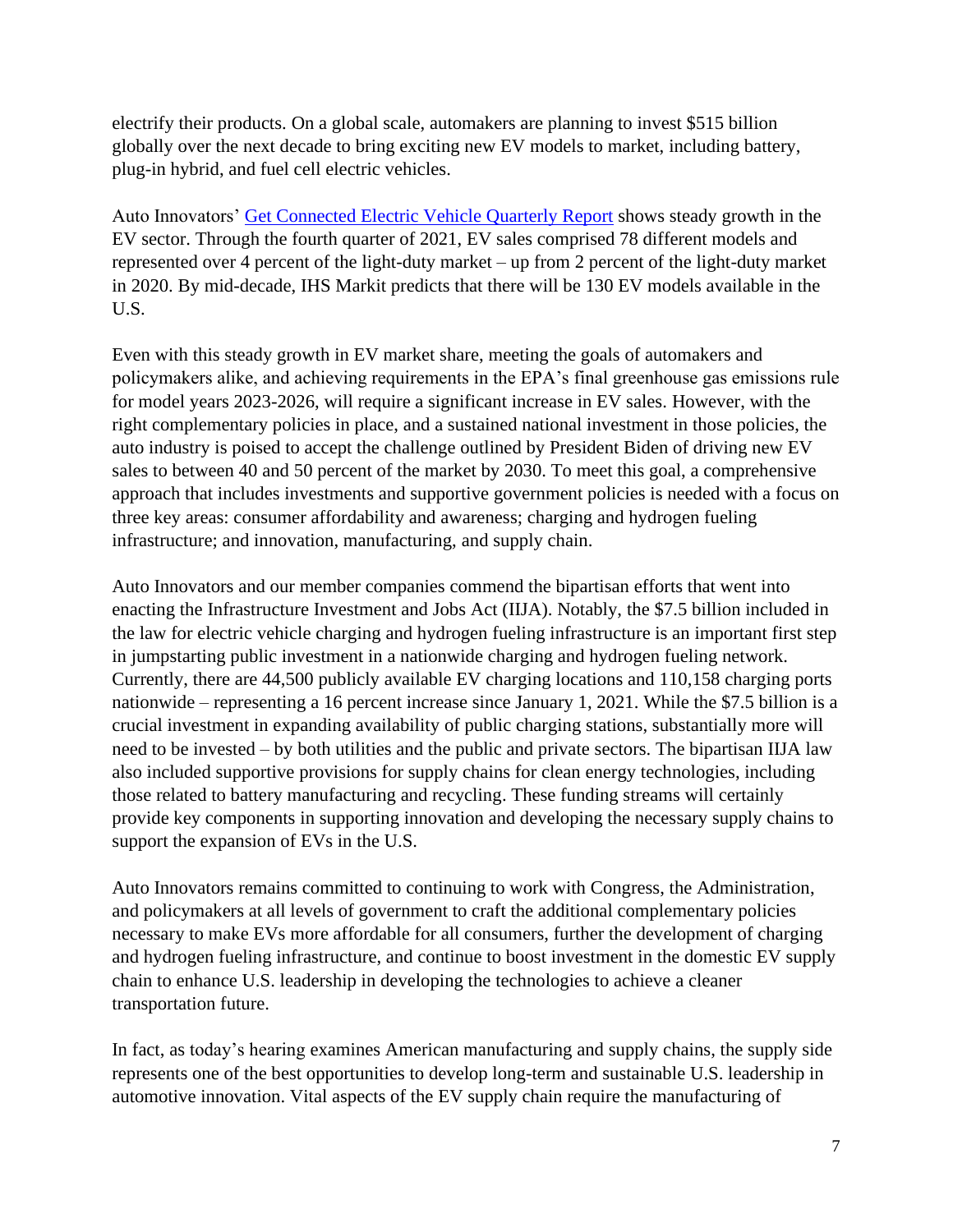batteries and battery components (critical minerals extraction, processing, battery cell production, end of life recycling) and fuel cell stacks. In 2019, Chinese chemical companies accounted for roughly 80 percent of the world's total output of advanced battery raw materials. Investments in tax incentives, grants, and loan programs for both R&D and manufacturing can help to provide the support needed to develop and bolster the U.S. supply chain and manufacturing capacity for EVs. Such programs will allow manufacturers to retool, expand, or build new facilities for the manufacture of light-, medium-, and heavy-duty plug-in and fuel cell electric vehicles, and their batteries, fuel cells, components, and related infrastructure that will be key factors in driving automotive innovation in the United States for generations to come.

### **The AV Policy Roadmap:**

I would be remiss if I did not emphasize the potential that Automated Vehicles (AVs) have to increase the safety of our nation's roadways by decreasing the number of motor vehicle crashes due to human error. They also hold promise to provide numerous social and economic benefits, including increased mobility for older adults and people with disabilities, reducing traffic congestion, reducing emissions, and fostering investment and economic growth.

The U.S. has an opportunity to advance global leadership in developing these revolutionary technologies and new mobility business models through a national approach that reduces uncertainty and paves the way to long-term success. That is why, in 2020, we released the *Policy Roadmap to Advance Automated Vehicle Innovation*.

The Roadmap outlines the auto industry's AV policy priorities and includes fourteen specific recommendations that can be implemented by federal policymakers over the next four years to facilitate the testing and deployment of AVs at scale. These recommendations are focused on reforming regulations, harmonizing policies, and laying the foundation to achieve longer-term objectives – including expanding the number of exemptions that DOT can provide on a case case-by by-case basis--with safety oversight and full enforcement powers--which can then provide the data necessary to support future Federal Motor Vehicle Safety Standards for AVs.

### **Innovating for a Safer Future:**

If the U.S. is to remain a global leader in automotive safety innovation, our policies and programs must keep pace. Uncertainty with respect to safety priorities from both a regulatory and consumer education perspective can be an impediment to investment in advanced safety technologies. The New Car Assessment Program (NCAP) is an important tool used by NHTSA to educate consumers on vehicle safety through easily understood ratings. NCAP modernization is long overdue. Unfortunately, the program has not been updated since 2011 and has failed to keep pace with innovations in crash avoidance technologies.

An effective and consistently maintained NHTSA NCAP, guided by mid- and long-term roadmaps, will leverage market forces to accelerate the development and deployment of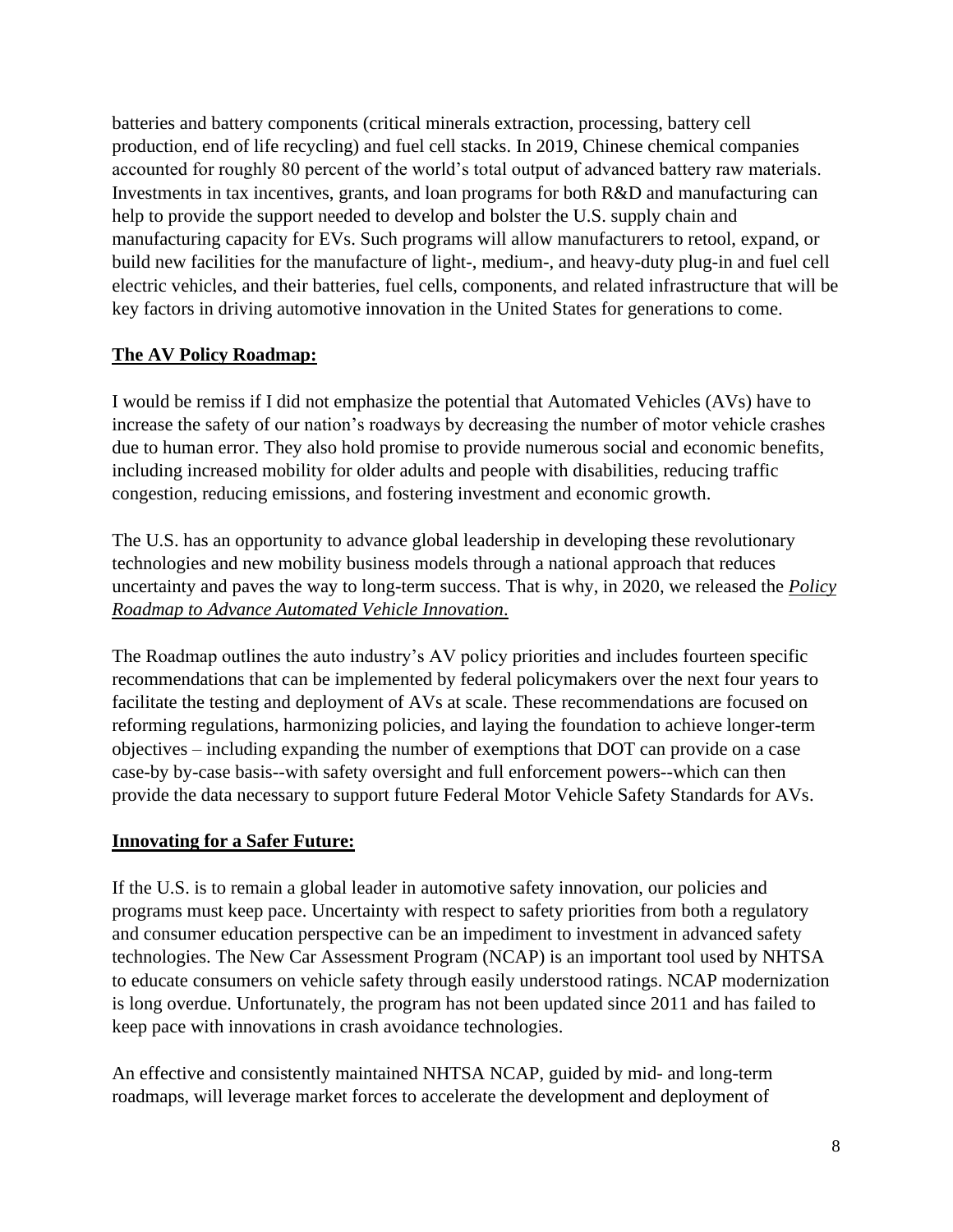advanced safety technologies.

That is why last year Auto Innovators released the *Plan to Advance Safety at the Speed of Innovation*. This document outlines our vision for a 21<sup>st</sup> Century NCAP, including five recommendations to ensure that NCAP achieves its main objectives of providing meaningful information for consumers, accelerating the deployment of safety technologies, and supporting future regulatory activity.

In addition to longer-term recommendations, our plan also encourages an immediate "Kick Start" that would incorporate five crash avoidance technologies into the NCAP program. These include:

- Forward Collision Warning/Automatic Emergency Braking (FCW/AEB)
- Pedestrian Automatic Emergency Braking (PAEB)
- Lane Departure Warning (LDW)
- Lane Departure Warning with intervention/Lane Keep Assist (LDW/LKA)
- Automatic High Beam Headlamps/High Beam Assist

These are all proven safety technologies that are already helping to avoid costly crashes, while saving lives, on our nation's roadways today. The key to building greater consumer acceptance and adoption of these foundational advanced driver assistance systems (ADAS), and future safety technologies such as AVs, is consumer education that creates awareness about the lifesaving potential of these innovations.

The value of an NCAP that has developed a process for continuously evaluating emerging safety technologies and folding them into a Long-Range Roadmap for vehicle manufacturers cannot be overstated. It permits automakers to develop long-term safety strategies that are aligned with the identified NCAP safety priorities and expected updates. As a result, when updated ratings are implemented, manufacturers have had enough time to have products in place that provide the enhanced safety performance. This is a "win-win-win" scenario for government, vehicle manufacturers, and especially consumers.

### **Conclusion:**

The auto industry has long been an economic engine for the nation that millions of workers depend on for their livelihoods. The industry is poised to remain the bedrock of U.S. innovation and manufacturing for decades to come. Realizing this potential, however, requires collaboration, cooperation, and creativity among all stakeholders.

It is imperative that we work collaboratively to develop a robust, national approach to automotive innovation that encourages and incentivizes research and development, testing and deployment, investment in a resilient supply chain, and bolstering U.S.-based manufacturing of advanced technologies, while also mitigating unintended consequences of narrow policy objectives. Likewise, a failure to embrace and encourage adoption of advanced vehicle